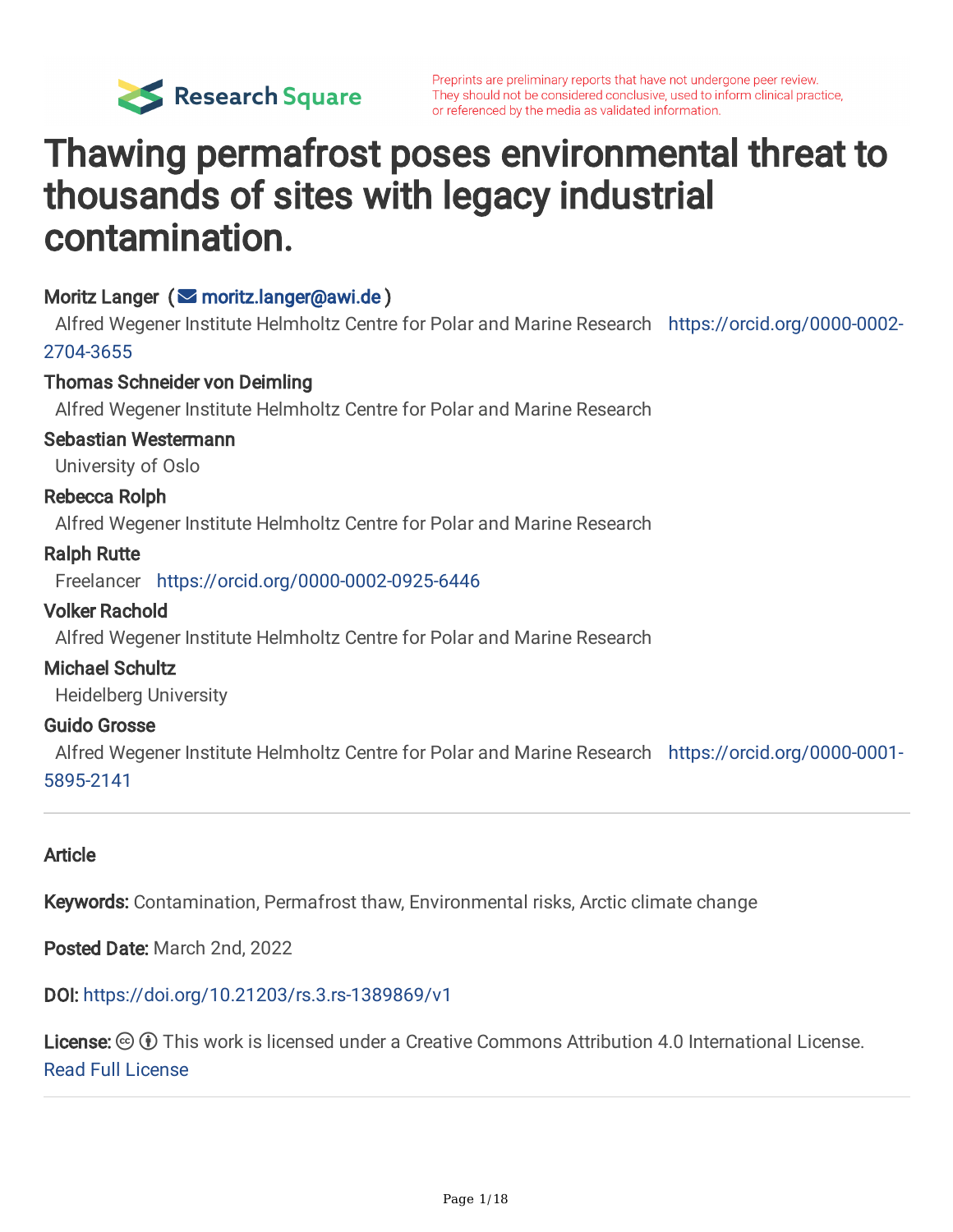## Abstract

Permafrost thaw is expected to become widespread in this century, threatening Arctic ecosystems, communities, and infrastructure. To date, industrial contaminants that have accumulated in Arctic permafrost regions have largely been neglected in climate impact analyses. Using publicly available data, we estimate that more than 10,000 contaminated sites originate from industrial activities in Arctic permafrost regions. We find a wide range of toxic substances, most of which are associated with industrial activities in mineral exploration and extraction, processing, and energy. By 2050 to 2100, climate change will significantly increase the risk of pollution and mobilization of toxic substances by exposing 500 to 1,500 additional known industrial sites and 1,000 to 3,500 estimated contaminated sites to permafrost degradation. Our analysis points to the severe environmental hazard posed by the legacy of past and ongoing industrial activities in the Arctic, which will be exacerbated by permafrost thaw.

## Introduction

### Industrial legacies as a source of contamination in permafrost regions

The Arctic is warming rapidly at rates two to three times faster than the rest of the globe (1). The warming causes widespread and accelerated thawing of permafrost  $(2,3)$ , substantially changing the ground stabilities and hydrological conditions  $(4,5)$ . A recent review highlighted the potential of new biogeochemical risks that could be associated with permafrost thawing and the mobilization of hazardous substances from various sources  $(6)$ . At the same time, there is clear evidence of increasing risk to the stability of infrastructure in permafrost regions  $(7, 8, 9)$ , which was built on the premise of permanently frozen ground. The latest environmental disaster attributed partially to this loss of ground stability (10) was the giant diesel spill near the industrial city of Norilsk in northern Siberia in May 2020, where approximately 20,000 tons of fuel spilled from a destabilized tank facility and ended up in the Arctic ecosystem polluting streams, lakes and tundra in the large downstream watershed.

Over the course of decades, industrial and economic development of the Arctic was based on the assumption that permafrost will serve as a permanent and stable platform (11). Past industrial practices also assumed that permanently frozen ground and its properties as a hydrological barrier functions as a long-term containment for solid and liquid industrial waste (12, 13, 14). These widespread practices across the Arctic have led to the accumulation of various toxic substances on or in permafrost ground. Known industrial waste types found in the Arctic include, but are not limited to, drilling and mining remains, toxic substances like drilling muds and fluids, mining heaps, heavy metals, spilled fuels, and radioactive waste (Fig. 1 and SI Appendix, Table S1). Scientifically documented methods for dealing with such substances in remote Arctic regions during much of the 20th century include creating covered waste dumps in permafrost, covered drilling mud sumps, using hydrologically closed lakes and basins as natural dumps, and spreading substances across a large area for dilution in the belief that permafrost underneath and in the surrounding will serve as a stable barrier for waste containment of infinite duration (15, 16). Several experiments that involved inducing toxic liquids and solids directly into permafrost, even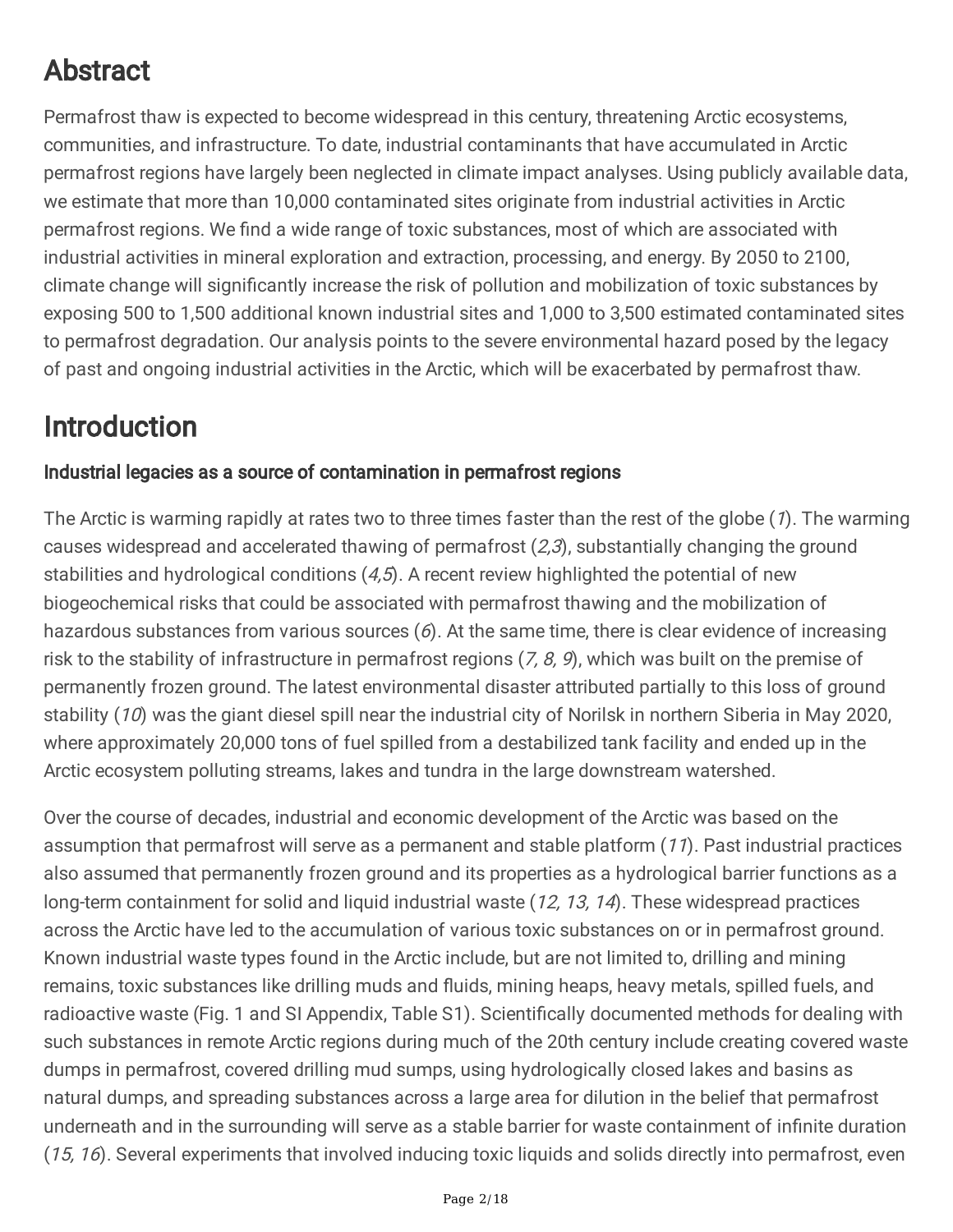including radioactive waste, were carried out in Alaska, Canada, and Russia (17, 18, 19). The extent of this environmental impact for the entire Arctic has not yet been estimated.

Here we present the first panarctic estimates on the number of industrial sites and their various types of toxic substances left from industrial activities in permafrost regions. We further use different future climate scenarios to evaluate how many and when these sites will be affected by permafrost thaw. We show that industrial legacy sites on thawing permafrost and the mobilization of toxic substances likely pose a significant environmental risk that has not yet been assessed quantitatively on the panarctic scale due to limited available data. Our initial estimate suggests that the risks posed by legacy industrial sites in permafrost regions are significant and require better management strategies and access to industry data. The additional impacts of uncontrolled gradual or rapid mobilization of toxins have to be considered in site-specific impact assessments, which already indicate that permafrost thaw will significantly increase the costs of infrastructure maintenance, replacement, relocation, logistics, and adaptation (7, 8, 20, 21).

# **Results**

# Hazardous substances and number of affected sites in permafrost regions

Despite the lack of detailed information, we generated synergized geospatial data (see Methods) on industrial land use (see Methods) that allow us to estimate the magnitude of industrialisation and its spatial pattern in the Arctic. Our database shows that about 4,300 land use elements labeled 'industrial' (hereafter called 'industrial sites') are located in the Arctic on continuous or discontinuous permafrost ground (Fig. 2). Following the classification scheme for industrial sectors of the International Panel of Climate Change (IPCC), we find that most industrial sites  $($   $\sim$  65%) are either unlabeled or cannot be attributed to one of the four major IPCC sectors ('Agriculture, Forestry and Other Land Use'; 'Energy'; 'Industrial Processes and Product Use'; 'Waste'), which illustrates the immense lack of information on hazardous industrial substances in the Arctic. Among the clearly labeled data, the 'Energy' sector and the class 'Agriculture, Forestry and Other Land Use' are the most dominant (both > 10%) in permafrost regions.

The available data on Arctic industrial sites provide neither quantitative nor qualitative information on the associated contamination potential. We therefore use available data from Alaska (Contaminated Sites Program, CSP (23)), which enables us to assess the magnitude and type of contamination in relation to industrial sites (Fig. 3). The analysis of the CSP database shows about 8,000 individual contaminated sites (until January 2021) for Alaska alone. About 17% (~ 1,400) of these sites are located in areas characterized by continuous or discontinuous permafrost and more than 60% (~ 850) of the contaminated sites are explicitly associated with industrial or military activity. Within the permafrost zone, about 330 contaminated sites are labeled as active and 180 contaminated sites are labeled as under institutional control, indicating that hazardous substances remained in the environment even after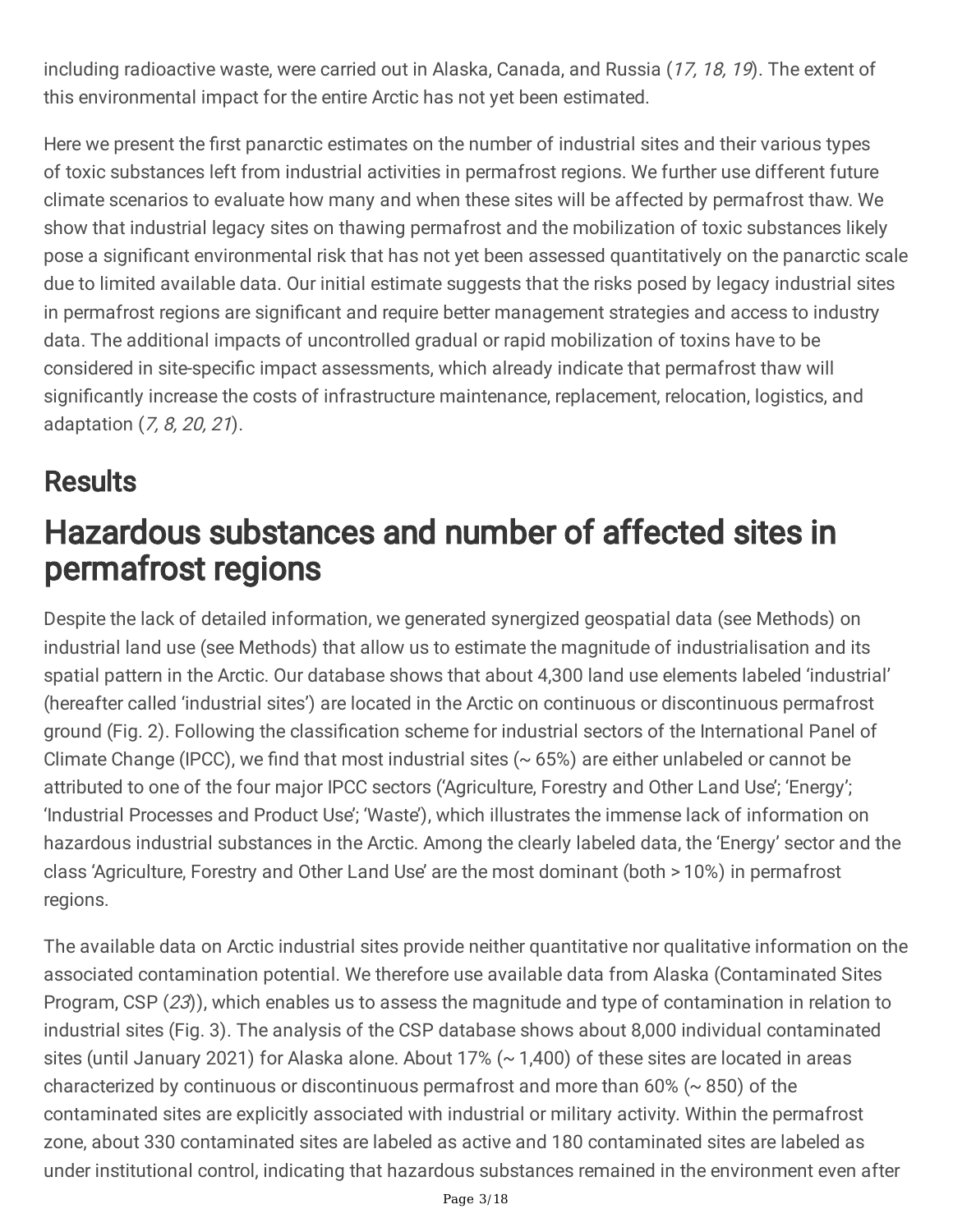cleanup. The CSP database further reveals that the number of registered contaminated sites had its maximum in the 1990s, which has decreased from about 90 registrations per year in 1992 to 38 registrations per year in 2019, roughly following the evolution of crude oil production on the Alaska North Slope (Fig. 3, inset figure). This example clearly shows that 20th century industrial development in Alaska has led to an accumulation of contamination that very often remained at the sites.

According to the absolute occurrence of industrial sectors in the CSP data (SI Appendix, Fig. S1) we expect a large fraction of the existing contaminations to originate from the sectors of 'Industrial Processes and Product Use' ( $\sim$  30%) and 'Energy' ( $\sim$  25%). It is striking that both sectors are responsible for more than 50% of the contaminations, but together make up only about 16% of the industrial sites in the permafrost region in Alaska. The CSP data reveal that fuels such as diesel, kerosene, gasoline and associated chemicals make up by far the largest fraction (about 50%) of the substances found at contaminated sites in the Alaskan permafrost region (Fig. 4 and SI Appendix, Fig. S2). Substances with high aquatic toxicities such as mercury, lead, and arsenic are amongst the top twenty of the most frequently listed substances in the CSP database. We emphasize that about 40% of the industrial sites, about 20% of the contaminated sites, and about 10% of the substances are labeled as unknown or not attributable in our database so that any relational analysis between these categories is highly uncertain. Our analysis, however, allows a first-order assessment of the magnitude and properties of contaminated sites in Alaskan permafrost, highlighting the large amounts of hazardous substances that remain as legacy of industrial activities.

Performing a spatial cross-analysis (see Methods), relating the locations of industrial sites and contaminated sites in Alaska, revealed that the location of industrial sites can provide a first-order estimate on where dangerous substances can be expected (Fig. 5a). To estimate the total number of industrially contaminated sites located in Arctic permafrost, we made the assumption that the CSP data from Alaska can be considered a representative subset for the entire panarctic. We found a strong spatial relationship between the density of industrial sites and the occurrence of contamination and assume that the risk of contamination is largely determined by the presence of industrial sites. We note that it is not currently possible to account for country-specific differences due to scarce data availability.

We extrapolated the total number of contaminated sites by applying the ratio between contaminated sites and industrial sites found for Alaska, which yielded more than 14,000 contaminated sites for the Arctic permafrost regions. Independent statistical projections based on Poisson point process models fitted to the CSP data (Fig. 5b, Fig. S5) indicated a similar total count of about 11,000 contaminated sites that potentially exist in continuous and discontinuous permafrost across the Arctic. However, we emphasize that the occurrences of contaminations in the Arctic likely show strong regional differences, depending on the industrial sectors active in these regions, national environmental legislation, and its enforcement during different time periods. Lacking detailed regional information, these dependencies are clearly not captured by our upscaling approach. A more detailed analysis of the contamination potential would require (i) a dataset similar to CSP for the entire Arctic and (ii) a characterization and quantification of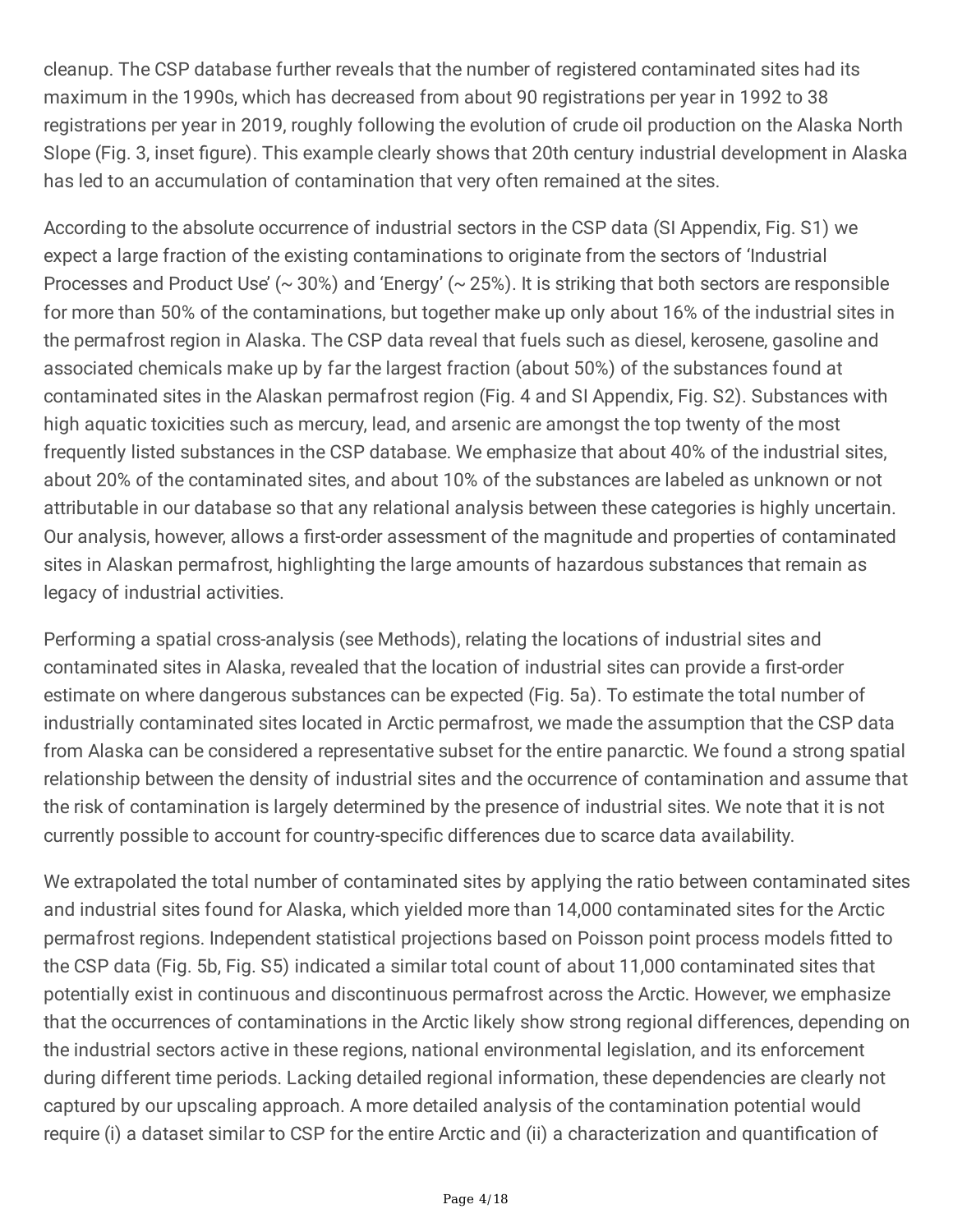### contaminant stocks including storages as well as intentional or accidental disposal, covering the entire range from small fuel spills to major contamination of the magnitude of the 2020 Norilsk event. Rapidly growing number of sites affected by progressing permafrost thaw

We applied a numerical permafrost model (see Methods), driven by past climate data and future projections, to quantify how present and future permafrost thaw affect industrial and contaminated sites (Fig. 5c). In our model, permafrost is considered to degrade when simulations indicate the formation of a year-round unfrozen ground layer. The simulations reveal that about 65% of the currently existing industrial sites ( $\sim$  3,000) and the estimated contaminated sites ( $\sim$  6,500) are located in the zone of discontinuous permafrost, which is characterized by permafrost degradation under present climate conditions. According to the simulations, more than 65% of these industrial sites (~ 2,000) and contaminated sites (~ 4,500) are located in regions where a change from continuous (stable) to discontinuous (degrading) permafrost occurred relatively recently between 1950 and 2000. The rapid increase of sites located on degrading permafrost over the end of the 20th century is due to a spatial clustering of industrial and contaminated sites in the southern permafrost region (SI Appendix, Fig. S3) affected by permafrost thaw when global warming exceeded a level of about 0.5°C above pre-industrial conditions (1850–1900) (Fig. 5d). On the one hand, it is likely that some of these sites were already permafrost free at the time of infrastructure construction, so that further warming would not affect their stability. On the other hand, it is possible that at these locations permafrost and potentially ground ice still existed and degradation created ground instabilities and new hydrological pathways. At such sites, the risk of destabilization and contaminant mobilization due to permafrost degradation is largely unpredictable without detailed knowledge of the local ground stratigraphy and infrastructure design.

About 35% of the existing industrial sites ( $\sim$  1,500) and the estimated contaminated sites ( $\sim$  3,500) are currently located on stable (continuous) permafrost. The projections suggest that the future number of these sites on stable permafrost will decrease by about 5–30% within the coming 30 years, with moderate differences between a low (RCP 2.6) and a high (RCP 8.5) emission scenario. After 2050, however, the projections reveal pronounced differences between the warming scenarios. The number of industrial sites affected by permafrost degradation increases only slightly under a pathway consistent with the 2° C global warming target (RCP 2.6). In contrast, almost all existing industrial sites and contaminated sites will be located in regions affected by permafrost degradation under a "business as usual" scenario (RCP 8.5). This strong warming scenario results in widespread near-surface permafrost thaw, affecting almost the entire Arctic by 2100 (24). Our findings underline that considering timeframes beyond 2050 is essential for assessing risks related to failure of industrial infrastructure and thawmobilization of contaminants - a time horizon neglected in recent studies  $(7, 8)$ , infrastructure planning and the management of contaminations.

The projections of permafrost degradation underline the problem of loss in the stability of most existing industrial sites and their risk for potential release of toxic legacies (contaminated sites). This is especially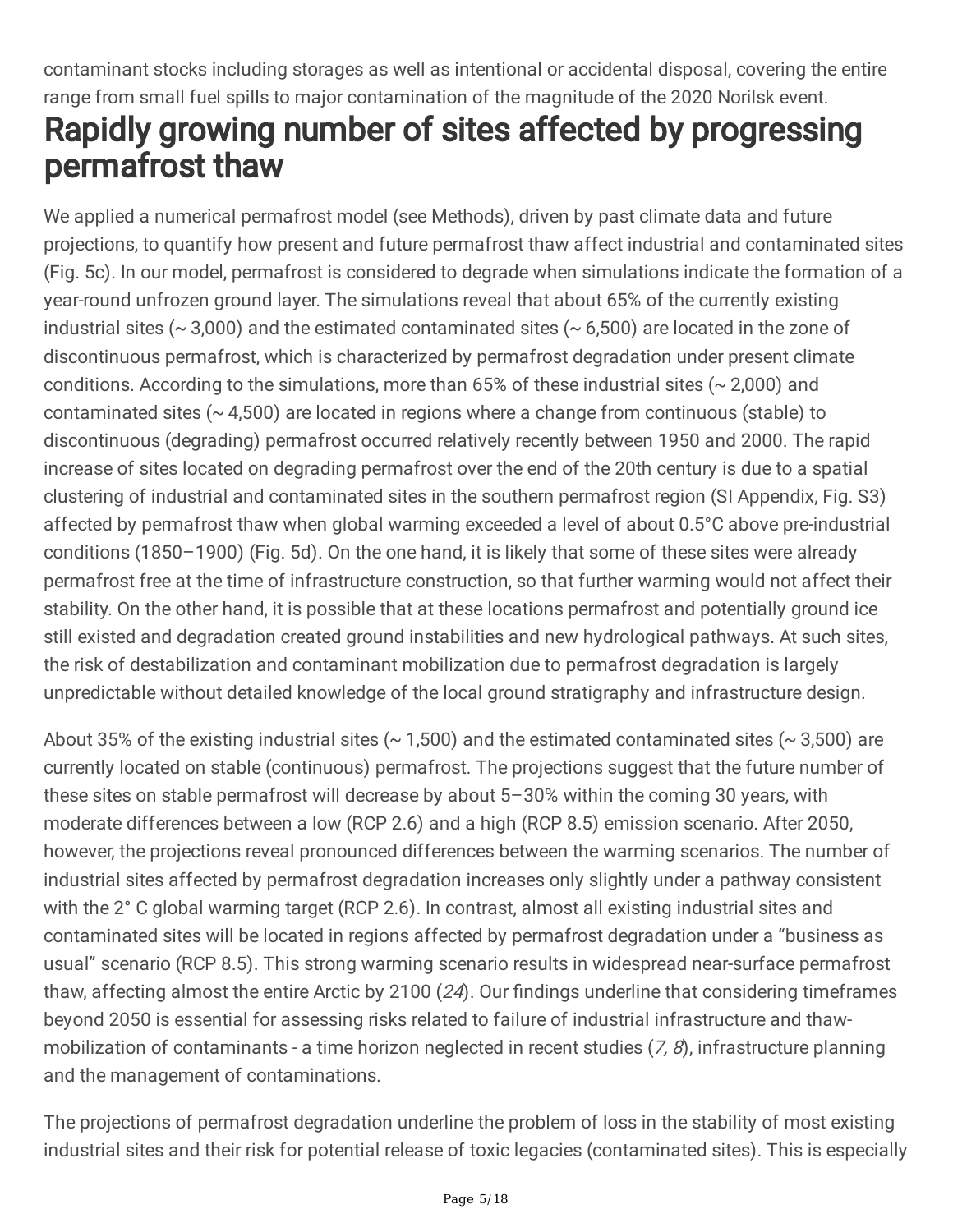true for sites in operation before the 2000s, since thermal permafrost conditions have already changed drastically over the last two decades (2).

Our simulations underline the need for extending the time horizon of previous risk studies focusing on mid-century (7) for considering long-term consequences of permafrost degradation which can reach far into the second half of the 21st century. Our results indicate that staying below the 2° C global warming target may avoid a further rapid increase in the number of affected industrial sites and contaminated sites in the second half of the 21<sup>stt</sup> century. The pronounced difference in the number of industrial sites affected by permafrost degradation between the two scenarios is mainly due to the specific latitudinal distribution of the industrial and contaminated sites (SI Appendix, Fig. S3).

Our estimate of the increase in the number of affected sites is conservative because it does not account for rapid permafrost thaw processes (e.g. thermokarst and thermal erosion) (4), the effects of infrastructure on permafrost thaw  $(25)$ , or the effects of contamination (e.g., freezing point depression from dissolved substances) (26) on permafrost stability.

### **Discussion**

Our analysis suggests that there are currently thousands of industrial sites located on degrading permafrost, which are exposed to the risk of partial or complete failure already today. Climate warming will increasingly aggravate the probability that toxic substances associated with such sites will be released due to the failure of critical facilities for waste, storage, and disposal (7). Permafrost thaw not only poses a risk for industrial infrastructure integrity and disposal areas, but will also open new hydrological pathways  $(5, 11, 27)$  and reduce the accessibility of remote permafrost regions (28). The thaw-induced changes in water flow pathways and hydrologic connectivity, will impact the release and the dispersion of contaminants, while loss of ground stability will limit the access to impacted sites and use of heavy equipment, both severely complicating mitigation and cleanup measures.

We emphasize that with the information currently available, it is not possible to directly assess the probability of toxic substances being mobilized by permafrost degradation. Permafrost thaw affects multiple factors that define the ecological, economic, and social risks caused by contamination (Fig. 6). Regarding risk as a combination of hazard probability (environmental changes or events that threaten the safe storage of industrial toxins on or in permafrost ground), vulnerabilities (factors that control the likelihood and severity of contamination in the case of a hazard), and exposed values (assets and other values that are threatened by contamination) reveals that all key factors demanded for a complete risk assessment are highly uncertain or unknown (29). This is either due to existing information being inaccessible to the public or information being fully lacking. Publicly accessible information about location, toxicity, and type of stored substances, and conditions and characteristics of storage facilities or other disposal settings is extremely limited. The regional example of the Contaminated Sites Program (CSP) in Alaska demonstrates the value of transparent documentation of contamination for sciencebased risk assessments. Only the availability of a global database would allow an improved panarctic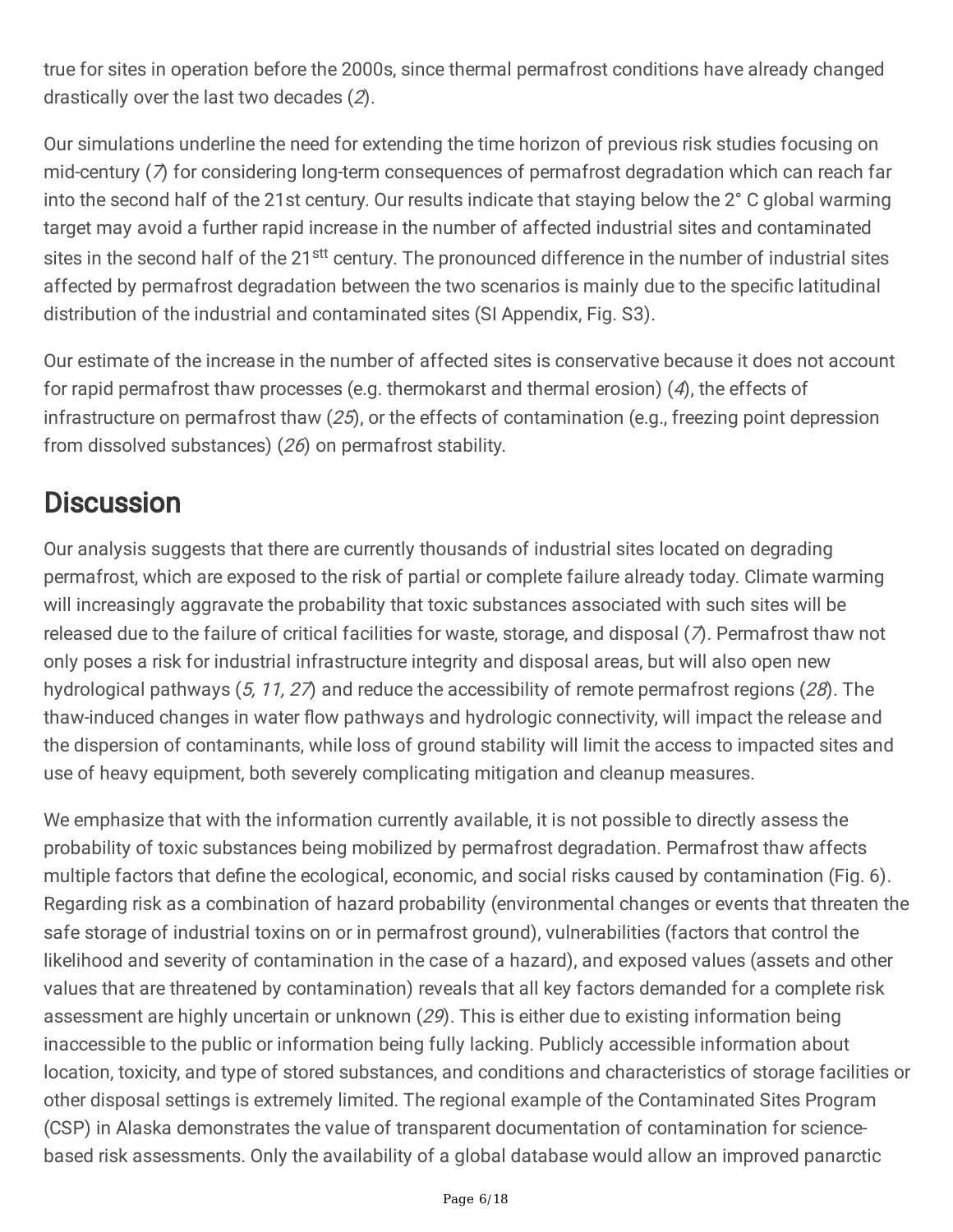estimate which accounts for country-specific aspects. Our results on the number of affected sites and their susceptibility to permafrost thaw provide a first order of magnitude estimate for assessing the vulnerability. Nevertheless, the overall risk appears to be largely unpredictable due to the broad lack of information on industrial sites in the Arctic, while at the same time the number of sites is rapidly growing due to an increasing economic activity in the Arctic  $(30)$ . Without more detailed risk assessments, communities, stakeholders, and decision makers will be unprepared to potential future environmental disasters from gradual or abrupt release of contamination from industrial legacy sites due to permafrost thaw.

Whereas risks associated with municipal waste and how that is affected by climate change has received attention (31, 32), the risks of contamination from large-scale and gradual release of hazardous substances as a consequence of permafrost thaw are still poorly studied. Consistent with studies predicting the costs of infrastructure destabilization due to permafrost thawing  $(8, 9)$ , the costs of securing contaminants, post-operational renaturation, and remediation following an accidental release of contaminants can be expected to increase sharply. Thus, there is a need to reconsider typical amortization periods for industrial activities in the Arctic.

Recently, (33) suggested mercury release as a potential threat from thawing permafrost, and (6) generally discusses bio-geochemical risks from permafrost thaw. We extend this discussion by considering risks and consequences of potential abrupt contamination from failure of industrial infrastructure built on permafrost (e.g., as happened for the Norilsk diesel tank accident). This type of risk shows a clear threshold behavior associated with reaching a critical ground temperature  $(34)$ . As opposed to a steady release of contaminants such as mercury in soils triggered by large-scale permafrost thaw, the risk of abrupt contaminant release could often be managed by reducing site-level vulnerability. However, this requires operational monitoring systems which can deliver early warning information needed for timely infrastructure adaptation. While such technology-based mitigation strategies could be fairly straightforward when applied to new industrial facilities and sites that are currently in operation, seamless monitoring and remediation of industrial legacy sites appears rather unrealistic. Only few monitoring programs exist for legacy sites, such as for the Mallik Drilling site with its covered drilling waste sumps in the Mackenzie Delta of NW Canada; however, the observation period (7 years in this particular example) clearly needs to be longer to capture the time scales of thawing permafrost in the coming decades (35). We suggest that for contaminated industrial sites on permafrost, it is particularly important to reconsider time, effort, and financial resources required to meet official long-term site remediation that include postthaw scenarios. For most existing sites in the Arctic, the time period to consider may extend well into the second half of the 21st century and beyond due to lingering thawing permafrost. Our initial assessment suggests that existing and legacy industrial sites in the Arctic will be increasingly impacted by climate change. The impacts of permafrost thaw with all its consequences such as loss of hydrological barriers, enhanced hydrological connectivity, and reduced ground stability will often happen after the operational lifetime of industrial sites. This emphasizes the need for clear plans for the removal of any remaining environmentally hazardous substances after the site is no longer in use, as the current permafrost can no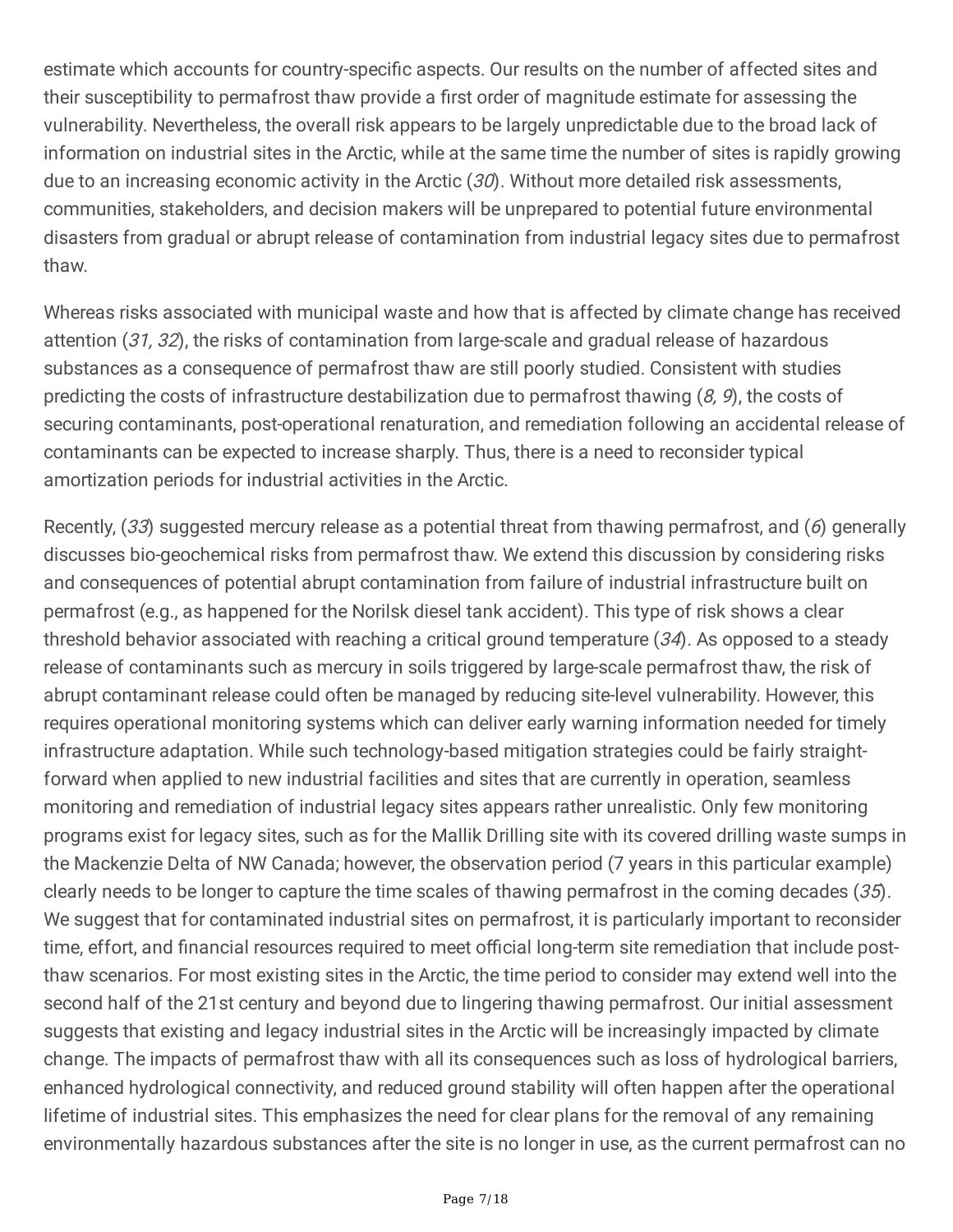longer be considered reliable containment. It also urges long-term remediation strategies for contaminated legacy sites that have already been closed but may still contain hazardous substances.

To avoid environmental hazards caused by permafrost thaw at thousands of industrial legacy sites in the Arctic, reliable long-term planning strategies for industrial activities in the Arctic and their legacies are required taking climate change impacts until the end of this century into account.

## Methods And Material

# Geospatial database and analysis

The total number of industrial sites located on permafrost was estimated using OpenStreetMap (OSM) in combination with a spatial dataset on industrial facilities from the Atlas of Population, Society and Economy in the Arctic (APSEA) provided by the Nordregio. OSM is a thematic, limitless open spatial database under continuous development with thousands of everyday modifications (36). Given the application of certain filters, specific themed applications like land cover can be extracted using OSM (37). For our study, we used all OSM objects that were either a node (point) or way (polygons only) and attributed with the key 'landuse' or 'building' and the value 'industrial' north of the 55° N latitude and extracted 90,018 areas, 108,427 buildings and 139 detailed facilities related to industrial activities.

The OSM data were complemented with the APSEA data providing additional data on industrial sites such as airports, ports, mines, pipelines, roads, and petroleum fields. To avoid double counting and resolve geometry conflicts between both datasets, we define buffer areas (1 km) around all features as overlap merging criteria.

Identification of the distribution of the combined OSM-APSEA database by major permafrost presence was achieved by overlay analysis using the Northern Hemisphere Permafrost Map (NHPM) (24). Hence, sites characterized by a permafrost occurrence probability of more than 50% were kept within the database, resulting in a total of 5,234 entries. Semantic optimization of the database was done by a detailed word count analysis, removal of text duplicates and obsolete or non-relevant text characters. The database was summarized into four industrial sectors following the classification of the IPCC ('Agriculture, Forestry and Other Land Use', 'Energy', 'Industrial Processes and Product Use', 'Waste'). The majority of database entries remained unlabeled due to missing tags and were, thus, classified "Uncertain" together with tags not fitting into the other categories above.The resulting database enabled a first-order assessment of the spatial distribution and concentration of industrial sites. However, historic industrial sites such as fully or partially revegetated old drill pads and drilling sumps, covered landfills and features yet undetected by remote sensing, for instance individual borehole sites, might be absent within our database. Further, our database does not account for pipeline networks transporting oil, which span large distances across the Arctic. Considering the omission of aforementioned objects within the OSM-APSEA database, we have produced a conservative estimate of industrial sites. Completeness and availability of land description in OSM can vary temporally and spatially (38).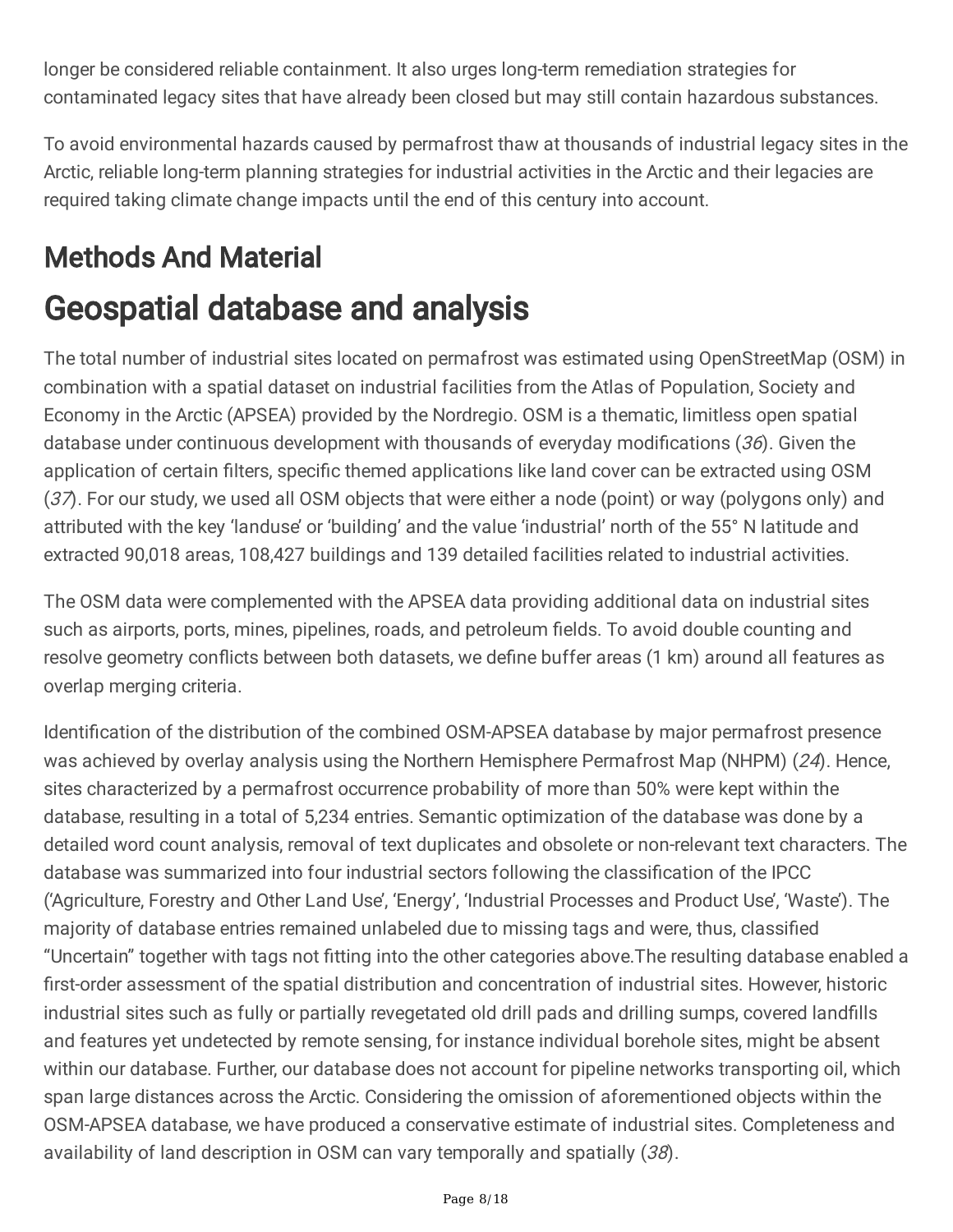### Actual permafrost occurrence probabilities and zones of permafrost occurrence were extracted from the latest global permafrost map (22).

# Industrial sites and contamination potential

In order to investigate the link between industrial sites and the potential occurrence of environmental contaminants we make use of a database provided by the Contaminated Sites Program (CSP) in Alaska published by the U.S. Department of Environmental Conservation (23). Besides geographic coordinates, the downloadable database contains site classification and information on the treatment status. Similar to the industrial sites, we have performed a semantic analysis of the site names in order to classify the contaminated sites according to their industrial origin ('Agriculture, Forestry and Other Land Use', 'Energy', 'Industrial Processes and Product Use', 'Waste'). Site names not fitting into any of these categories are labeled as "Others" while absent site names are labeled as "Uncertain" (SI Appendix, Fig. S4).

A hazard identification number provides access to web pages on which more detailed information is provided including a timeline of actions implemented as well as free-text site descriptions and chemical reports. For each contaminated site, the earliest date of the timeline was automatically extracted and used for further analysis. Frequencies of chemical substances listed in the CSP database were extracted semi-automatically using Levenshtein distances to identify keywords (39). The extracted keywords were matched with substances listed in the database of the Chemical Abstracts Service (CAS) of the Chemical American Society (https://commonchemistry.cas.org/). Aquatic toxicities were extracted from the Globally Harmonized Systems (GHS) database (GESTIS substance database, https://gestisdatabase.dguv.de/) as median lethal concentrations for fish (LC $_{50}$  Fish 96h) and missing data were complemented by individual literature review.

In order to infer the probabilistic spatial relationship between the density of industrial sites and the occurrences of contaminations, we set up a point process model assuming a nonhomogeneous poisson process. Therefore, we derive a density map from the point dataset of industrial sites for the entire panarctic domain defined by continuous and discontinuous permafrost. We use a gaussian kernel with a bandwidth set to 50km which turned out to be a good compromise between the preservation of spatial details and the number of sites considered after performing extensive tests with bandwidths ranging between 10km and 100km. Here we test two basic inhomogeneous poisson models which are fitted to CSP point data filtered for industrial sites within the permafrost domain of Alaska using the point process modeling tools provided by R (SI Appendix, Fig. S5) (40, 41). The fitted models are applied to the panarctic industry density map in order to generate estimated intensity maps of contaminated sites (SI Appendix, Fig. S6). We point out that we implicitly assume the data subset of Alaska to be representative for the entire Arctic and that the relationship between industrial sites and contaminations follows an inhomogeneous Poisson process which is only partly true according to the observed intensity function (SI Appendix, Fig. S5). We approximate a total count of potentially contaminated sites by integrating the calculated intensity maps.

# Permafrost stability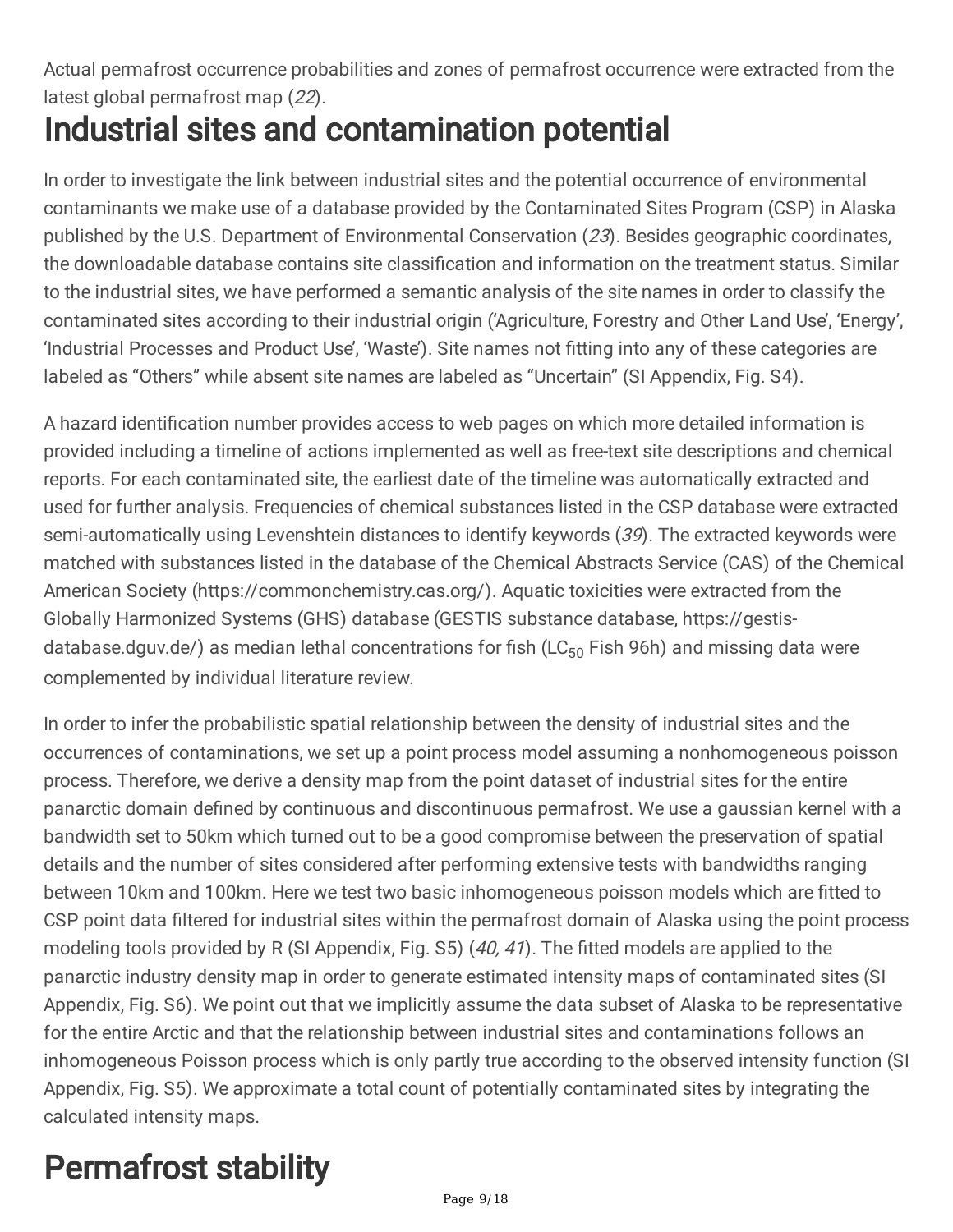For evaluating the future development of the thermal state of permafrost, we used the one-dimensional, transient permafrost model CryoGrid, forced only by near surface air temperature and precipitation (42, 43). The applied climate forcing was based on ERA-Interim reanalysis data for simulating the thermal state of permafrost under historic and current climatic conditions, while future simulations were based on decadal monthly anomalies from the CCSM4 (44) and HADGEM2-ES (45) CMIP5 projections under RCP 2.6 and RCP 8.5 scenarios. The scenarios used span a wide range of warming of the terrestrial Arctic (excluding glaciated regions) ranging from 0.7° C to 8.0° C over a period from 2020 to 2100. A long term model spin-up from 500 A.D. to 1979 was performed based on anomalies from paleo-climate simulations with the Mk3L climate model of the Commonwealth Scientific and Industrial Research Organisation (CSIRO) (46).

Data required to set ground stratigraphies were extracted from the Open-ECOCLIMAP global database of land surface parameters (47, 48). Soil organic carbon contents were extracted from the Northern Circumpolar Soil Carbon Database version 2 (49) and the thickness of the soil layer was determined according to the Gridded Global Data Set of Soil Thickness (50). Stratigraphies of soil physical parameters were derived using the parameterizations developed for the SURFEX land surface and ocean scheme (51). Water or ice saturation of the ground was adjusted according to a global water table product (52) with soil layers below the water table assumed saturated, and soil layers above water table set half-way between field capacity and porosity. Snow cover densities and compaction rates were parameterized with a bulk approach according to panarctic climate classes (53). Since the available parameter and forcing datasets represent regional averages rather than specific locations, we applied a coarse grid cell resolution of one degree. The modeling exercise performed should be considered a firstorder assessment since the simple one-dimensional simulation did not consider any uncertainties in model parameterization. Uncertainty in the forcing is considered by focusing on 2 CMIP5 models of comparatively low (44) and high (HADGEM2-ES (45)) projected Arctic warming which were run under a low (RCP 2.6) and high (RCP 8.5) emission scenario. The full spread of CMIP5 model projections is likely larger than our model range indicated in Fig. 5. Furthermore, we point out that the simulations did not take into account rapid thaw processes (2) which may be triggered by thawing excess ground ice and erosion (4, 34). Model code, parameter settings, and forcing data are accessible through Zenodo (10.5281/zenodo.5195538).

A strong indicator for permafrost degradation is the formation of a persistent year-round unfrozen layer in the ground, often being referred to as "talik formation". The performed simulations allow us to determine the moment of talik formation which occurs where summertime thaw depth exceeds wintertime freezeback for at least two consecutive years. We define a talik to exist if a soil layer of at least 0.10 m thickness remains unfrozen. This diagnostic is only applied to sites featuring permafrost, which means the profile of the annual maximum temperature has temperatures below 0° C.

## References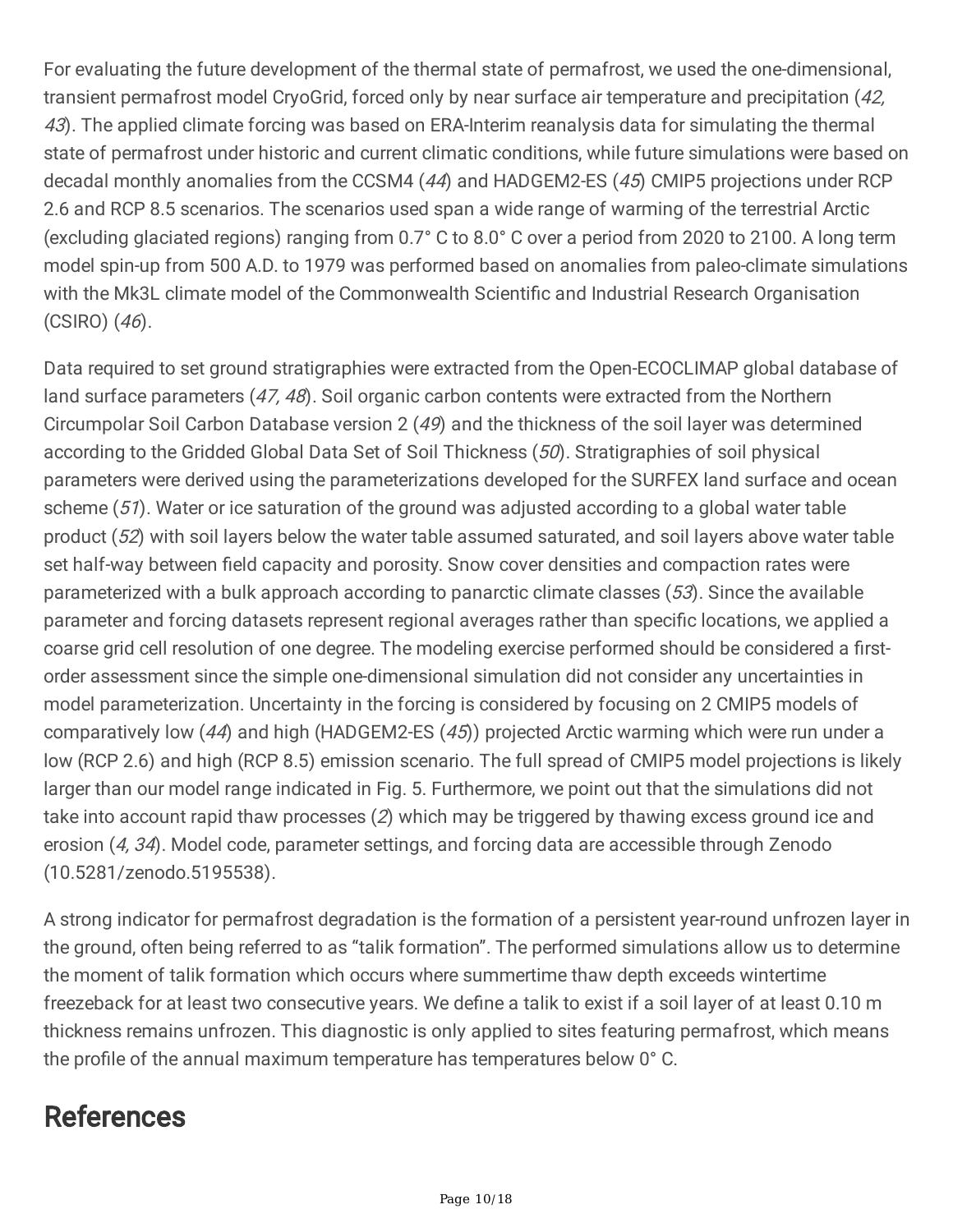1.) Meredith, M. et al. Polar Regions. *Chapter 3, IPCC Special Report on the Ocean and Cryosphere in a* Changing Climate, 203-320 (2019).

2.) Turetsky, M. R. et al. Permafrost collapse is accelerating carbon release. Nature 569, 32-34 (2019).

3.) Biskaborn, B. K. et al. Permafrost is warming at a global scale. Nature communications 10(1), 1-11 (2019).

4.) Nitzbon, J. et al. Fast response of cold ice-rich permafrost in northeast Siberia to a warming climate. Nature communications 11(1), 1-11 (2020).

5.) Liljedahl, A. K. et al. Pan-Arctic ice-wedge degradation in warming permafrost and its influence on tundra hydrology. Nature Geoscience 9(4), 312-318 (2016).

6.) Miner, K. R. et al. Emergent biogeochemical risks from Arctic permafrost degradation. Nature Climate Change 11(10), 809-819 (2021).

7.) Hiort, J. et al. Degrading permafrost puts Arctic infrastructure at risk by mid-century. Nature communications 9(1), 1-9 (2018).

8.) Suter, L., Streletskiy, D. & Shiklomanov, N. Assessment of the cost of climate change impacts on critical infrastructure in the circumpolar Arctic. Polar Geography 42(4), 267-286 (2019).

9.) Hjort, J. et al. Impacts of permafrost degradation on infrastructure. Nature Reviews Earth & Environment 3(1), 24-38 (2022).

10.) Rajendran, S. et al. Vethamony, Monitoring oil spill in Norilsk, Russia using satellite data. Scientific Reports 11(1), 1-20 (2021).

11.) Dyke, L. D. Contaminant migration through the permafrost active layer, Mackenzie Delta area, Northwest Territories, Canada. Polar Record 37(202), 215-228 (2001).

12.) Straughn, R. O. The sanitary landfill in the Subarctic. Arctic 25(1), 40-48 (1972).

13.) French, H. M. Terrain, land use and waste drilling fluid disposal problems, Arctic Canada. Arctic 33(4), 794-806 (1980).

14.) Johnson, D. Use of engineered landfills for arctic mine site reclamation. In Proceedings of the Sixth International Conference on Mine Closure, 495-502. Australian Centre for Geomechanics (2011).

15.) Abou-Sayed, A. S., Andrews, D. E. & Buhidma, I. M. Evaluation of oily waste injection below the permafrost in Prudhoe Bay field. In *SPE California Regional Meeting*. Society of Petroleum Engineers (1989).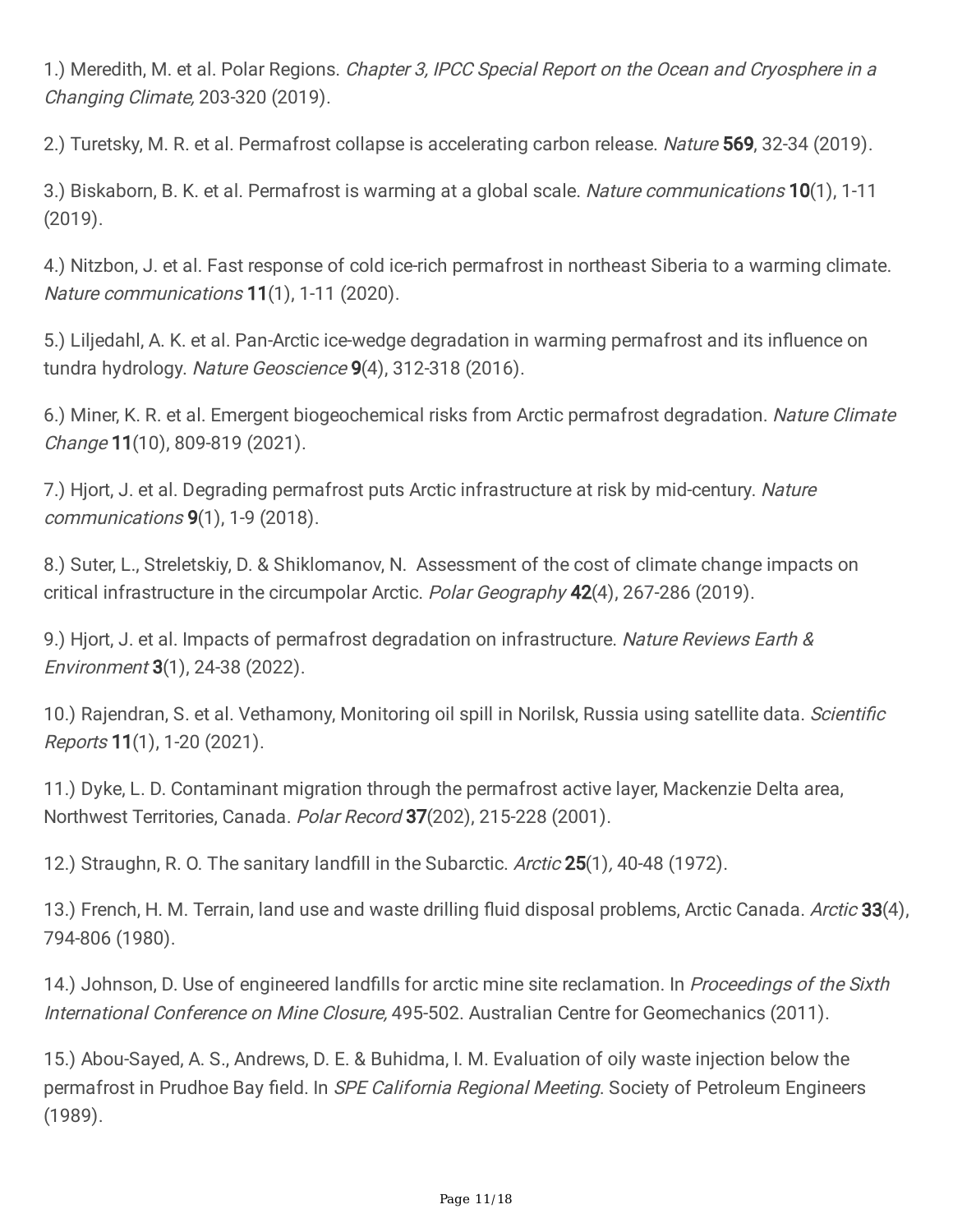16.) Ayele, Y. Z., Barabadi, A. & Barabady, J. Drilling waste handling and management in the High North. In 2013 IEEE International Conference on Industrial Engineering and Engineering Management, 673-678 (2013).

17.) Macdonald, R. W., Hamer, T., Fyfe, J., Loeng, H. & Weingartner, T. AMAP Assessment 2002: The Influence of Global Change on Contaminant Pathways to, within, and from the Arctic. Arctic Monitoring and Assessment Programme (AMAP) (2003).

18.) Artamonova, S. Y., Kozhevnikov, N. O. & Antonov, E. Y. Permafrost and groundwater settings at the site of "Kraton-3" peaceful underground nuclear explosion (Yakutia), from TEM data. Russian Geology and Geophysics **54**(5), 555-565 (2013).

19.) Ananicheva, M. et al. Snow, Water, Ice and Permafrost in the Arctic (SWIPA): Climate change and the cryosphere. Arctic Monitoring and Assessment Programme (AMAP), (2011).

20.) Streletskiy, D. A., Suter, L. J., Shiklomanov, N. I., Porfiriev, B. N. & Eliseev, D. O. Assessment of climate change impacts on buildings, structures and infrastructure in the Russian regions on permafrost. Environmental Research Letters 14(2), 025003 (2019).

21.) Melvin, A. M. et al. Climate change damages to Alaska public infrastructure and the economics of proactive adaptation. Proceedings of the National Academy of Sciences 114(2), E122-E131 (2017).

22.) Obu, J. et al. Northern Hemisphere permafrost map based on TTOP modelling for 2000–2016 at 1 km2 scale. Earth-Science Reviews 193, 299-316 (2019).

23.) CSP, The Contaminated Sites Program, Department of Environmental Conservation, Division of Spill Prevention and Response (2020), Available online: https://dec.alaska.gov/spar/csp/ (accessed on 07 July 2020).

24.) Koven, C. D., Riley, W. J. & Stern, A. Analysis of permafrost thermal dynamics and response to climate change in the CMIP5 Earth System Models. Journal of Climate 26(6), 1877-1900 (2013).

25.) Raynolds, M. K. et al. Cumulative geoecological effects of 62 years of infrastructure and climate change in ice-rich permafrost landscapes, Prudhoe Bay Oilfield, Alaska. Global change biology 20(4), 1211-1224 (2014).

26.) Makarov, V. N. & Torgovkin, N. V. The geochemistry of anthropogenic deposits in Yakutsk. Earth's Cryosphere, 22(3), 24-35 (2018).

27.) Vonk, J. E. et al. Reviews and syntheses: Effects of permafrost thaw on Arctic aquatic ecosystems. Biogeosciences 12(23), 7129-7167 (2015).

28.) Gädeke, A. et al. Climate change reduces winter overland travel across the Pan-Arctic even under lowend global warming scenarios. *Environmental Research Letters* **16**(2), 024049 (2021).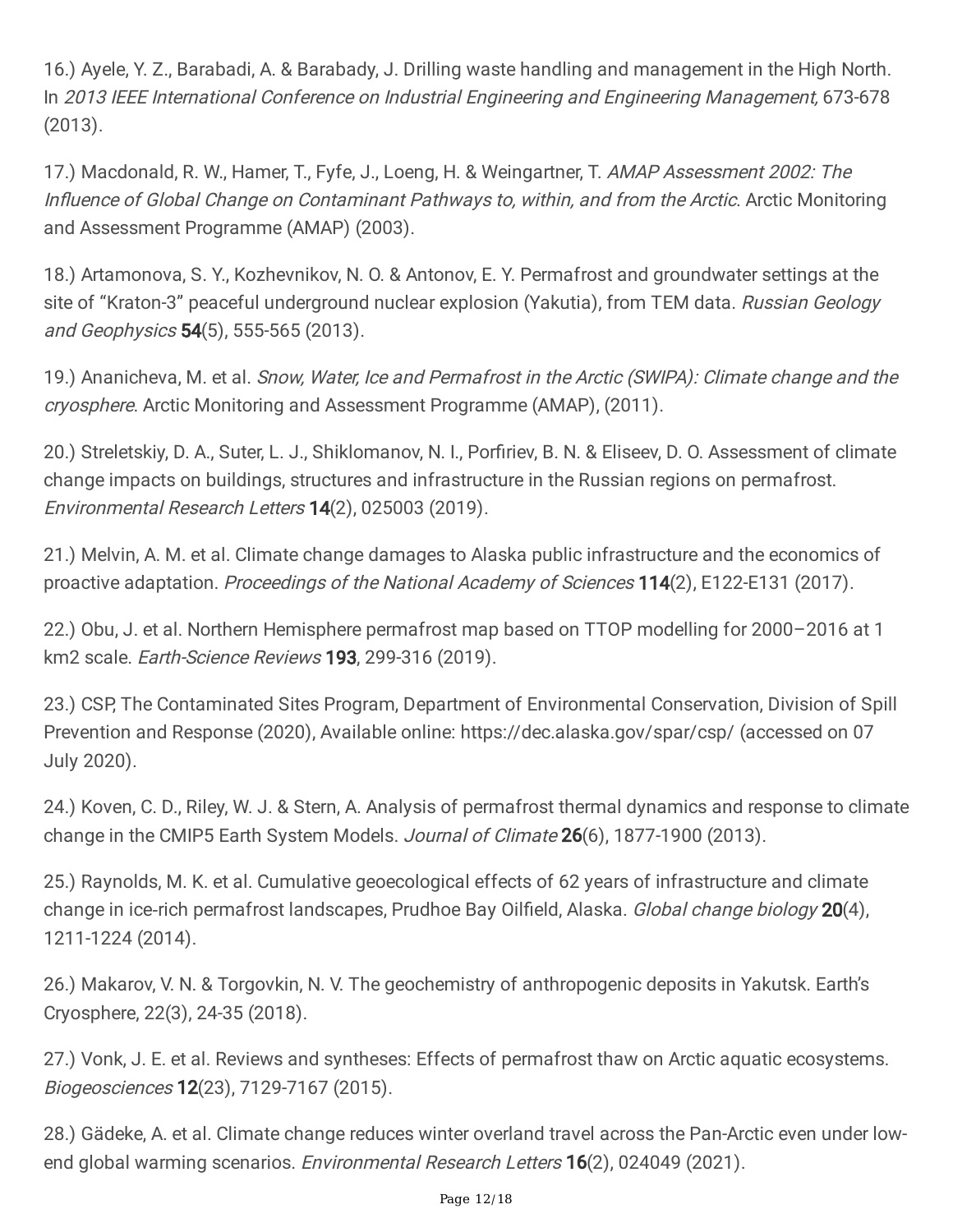29.) UNISDR. (2009) Terminology for Disaster Risk Reduction, https://www.undrr.org/publication/2009 unisdr-terminology-disaster-risk-reduction, accessed 23 February 2022.

30.) Bartsch, A. et al. Expanding infrastructure and growing anthropogenic impacts along Arctic coasts. Environmental Research Letters 16(11), 115013 (2021).

31.) Schneider von Deimling, T. et al. Consequences of permafrost degradation for Arctic infrastructure– bridging the model gap between regional and engineering scales. The Cryosphere 15(5), 2451-2471 (2021).

32.) Fei, X., Fang, M. & Wang, Y. Climate change affects land-disposed waste. Nature Climate Change 11(12), 1004-1005 (2021).

33.) Wang, Z. et al. We need a global science-policy body on chemicals and waste. Science 371(6531), 774-776 (2021).

34.) Schaefer, K. et al. Potential impacts of mercury released from thawing permafrost. Nature communications 11(1), 1-6 (2020).

35.) Kokelj, S. V. Drilling Mud Sumps in the Mackenzie Delta Region: Construction, Abandonment and Past Performance. GeoNorth Limited (2002).

36.) Haklay, M. & Weber, P. Openstreetmap: User-generated street maps. IEEE Pervasive computing 7(4), 12-18 (2008).

37.) Schultz, M., Voss, J., Auer, M., Carter, S. & Zipf, A. Open land cover from OpenStreetMap and remote sensing. International journal of applied earth observation and geoinformation 63, 206-213 (2017).

38.) Barron, C., Neis, P. & Zipf, A. A comprehensive framework for intrinsic OpenStreetMap quality analysis. Transactions in GIS 18(6), 877-895 (2014).

39.) Runkler, T. A. & Bezdek, J. C. Automatic keyword extraction with relational clustering and Levenshtein distances. In Ninth IEEE International Conference on Fuzzy Systems. FUZZ-IEEE 2000 (Cat. No. 00CH37063), IEEE 2, 636-640 (2000).

40.) Baddeley, A. Analysing spatial point patterns in R. Technical report, CSIRO, 2010. Version 4 (2008).

41.) Baddeley, A. J., Møller, J. & Waagepetersen, R. Non- and semi-parametric estimation of interaction in inhomogeneous point patterns. Statistica Neerlandica 54(3), 329-350 (2000).

42.) Langer, M., Westermann, S., Heikenfeld, M., Dorn, W. & Boike, J. Satellite-based modeling of permafrost temperatures in a tundra lowland landscape. Remote Sensing of Environment 135, 12-24 (2013).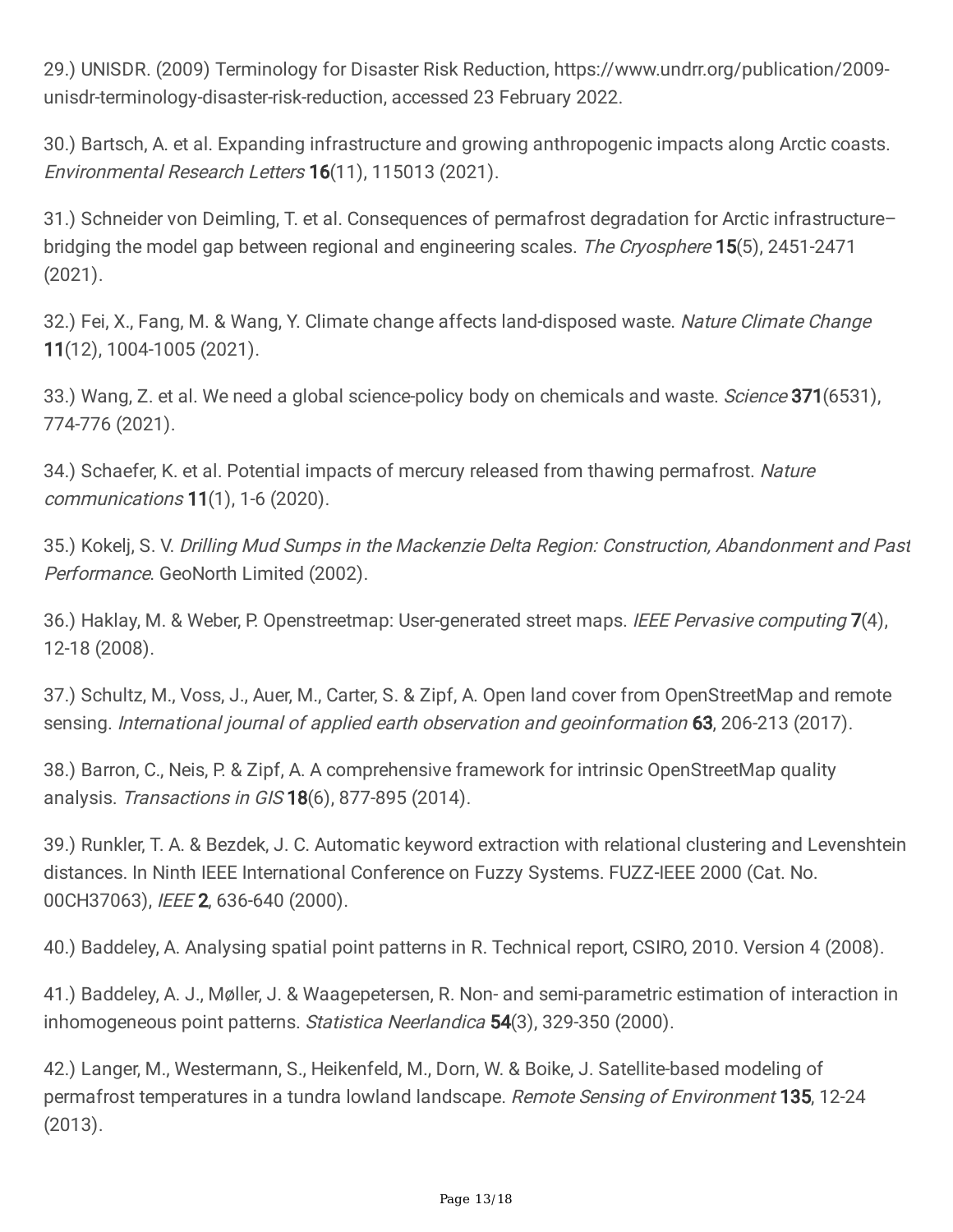43.) Westermann, S. et al. Transient modeling of the ground thermal conditions using satellite data in the Lena River delta, Siberia. The Cryosphere 11(3), 1441-1463 (2017).

44.) NCAR, CLM4.0 Offline Model Forcing Data Archived from CCSM4 historical and RCP simulations. Available online: http://www.cesm.ucar.edu/models/cesm1.0/clm/clm\_ccsm4forcingdata\_esg.html (2016), accessed on 7 July 2020.

45.) Lange, S. EartH2Observe, WFDEI and ERA-Interim data Merged and Bias-corrected for ISIMIP (EWEMBI) [Data set] GFZ Data Services https://doi.org/10.5880/pik.2019.004 (2019).

46.) Phipps, S. J. et al. Paleoclimate data–model comparison and the role of climate forcings over the past 1500 years. Journal of Climate 26(18), 6915-6936 (2013).

47.) Faroux, S. et al. ECOCLIMAP-II/Europe: A twofold database of ecosystems and surface parameters at 1 km resolution based on satellite information for use in land surface, meteorological and climate models. Geoscientific Model Development 6(2), 563-582 (2013).

48.) Masson, V., Champeaux, J. L., Chauvin, F., Meriguet, C. & Lacaze, R. A global database of land surface parameters at 1-km resolution in meteorological and climate models. Journal of climate 16(9), 1261-1282 (2003).

49.) Hugelius, G. et al. The Northern Circumpolar Soil Carbon Database: spatially distributed datasets of soil coverage and soil carbon storage in the northern permafrost regions. Earth System Science Data 5(1), 3-13 (2013).

50.) Pelletier, J. D. et al. A gridded global data set of soil, intact regolith, and sedimentary deposit thicknesses for regional and global land surface modeling. Journal of Advances in Modeling Earth Systems **8**(1), 41-65 (2016).

51.) Le Moigne, P. et al. SURFEX scientific documentation. Note de centre (CNRM/GMME), Météo-France, Toulouse, France (2009).

52.) Fan, Y., Li, H. & Miguez-Macho, G. Global patterns of groundwater table depth. *Science* 339(6122), 940-943 (2013).

53.) Sturm, M. et al. Estimating snow water equivalent using snow depth data and climate classes. Journal of Hydrometeorology 11(6), 1380-1394 (2010).

## **Declarations**

### Acknowledgments:

The authors acknowledge the support of Michael Auer from the Heidelberg Institute for Geoinformation Technology (HeiGIT) for providing the OSMlanduse data. We thank Stephan Jacobi for supporting us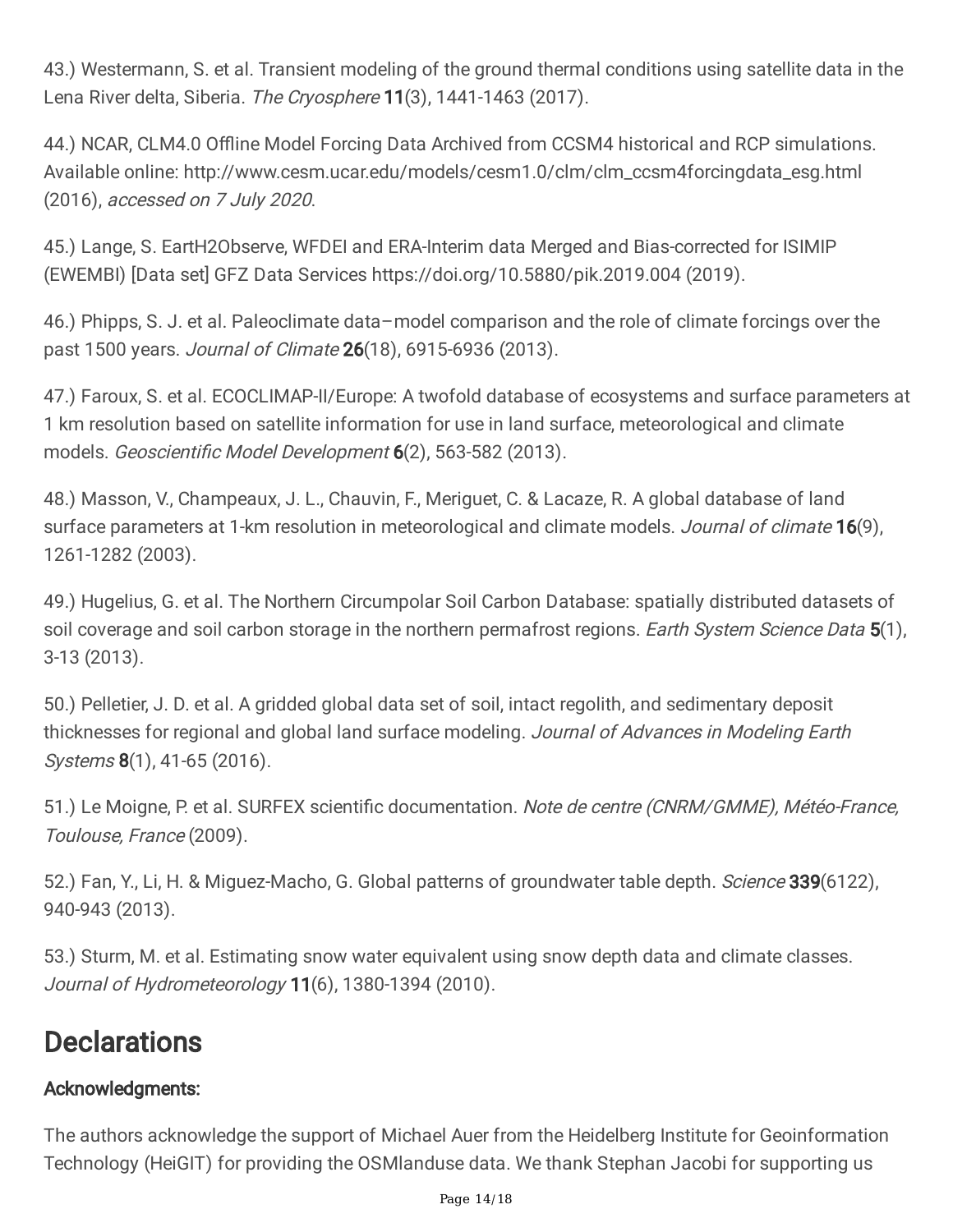with graphical design of the figures. We acknowledge the support of Alexander Oehme for processing the climate forcing data and helping to layout the figures and the manuscript.

This work was supported by a grant from the German Federal Ministry of Education and Research (BMBF) awarded to M.L (project PermaRisk, grant no. 01LN1709A). The work was also supported by the IceRoads project funded by the AWI Innovations Fonds (Innovation Project IP10200006). S.W. acknowledges funding through the Research Council of Norway (project PERMANOR, grant no. 255331) and Nunataryuk (EU grant agreement no. 773421). R.Rolph was supported by the Geo.X, the Research Network for Geosciences in Berlin and Potsdam (grant no. SO\_087\_GeoX). G.G. acknowledges support from EU Arctic Passion.

### Author Contributions:

M. L. designed the study, performed the data analysis, carried out the panarctic simulations and analyses, prepared the figures and led the paper preparation. T. S.v.D. and G. G. co-designed the study and interpreted the results. S. M. helped with result interpretation and contributed to the development of the numerical models. R. Rolph provided background data on industrial contaminations in permafrost environments. R. Rutte performed the analysis of chemicals and environmental toxicities and provided important information on industrial infrastructure and waste management practices in the Arctic. M. S. provided interpretation and evaluation of land use data from OSM. V. R. provided input on the current environmental policy framework in the Arctic. All authors contributed to the writing and editing of the paper.

### Competing Interest Statement:

The authors declare no competing interests.

### **Figures**

### Figure 1

The potential impacts of thawing permafrost on above and below ground industrial infrastructure containing toxic substances or waste. The deepening of the thaw layer at the surface (active layer) unlocks frozen disposal sites, destabilizes foundations and containment structures. Furthermore, permafrost thaw intensifies thermo-hydrological erosion and increases the lateral flow of water, fostering the dispersion of contaminants.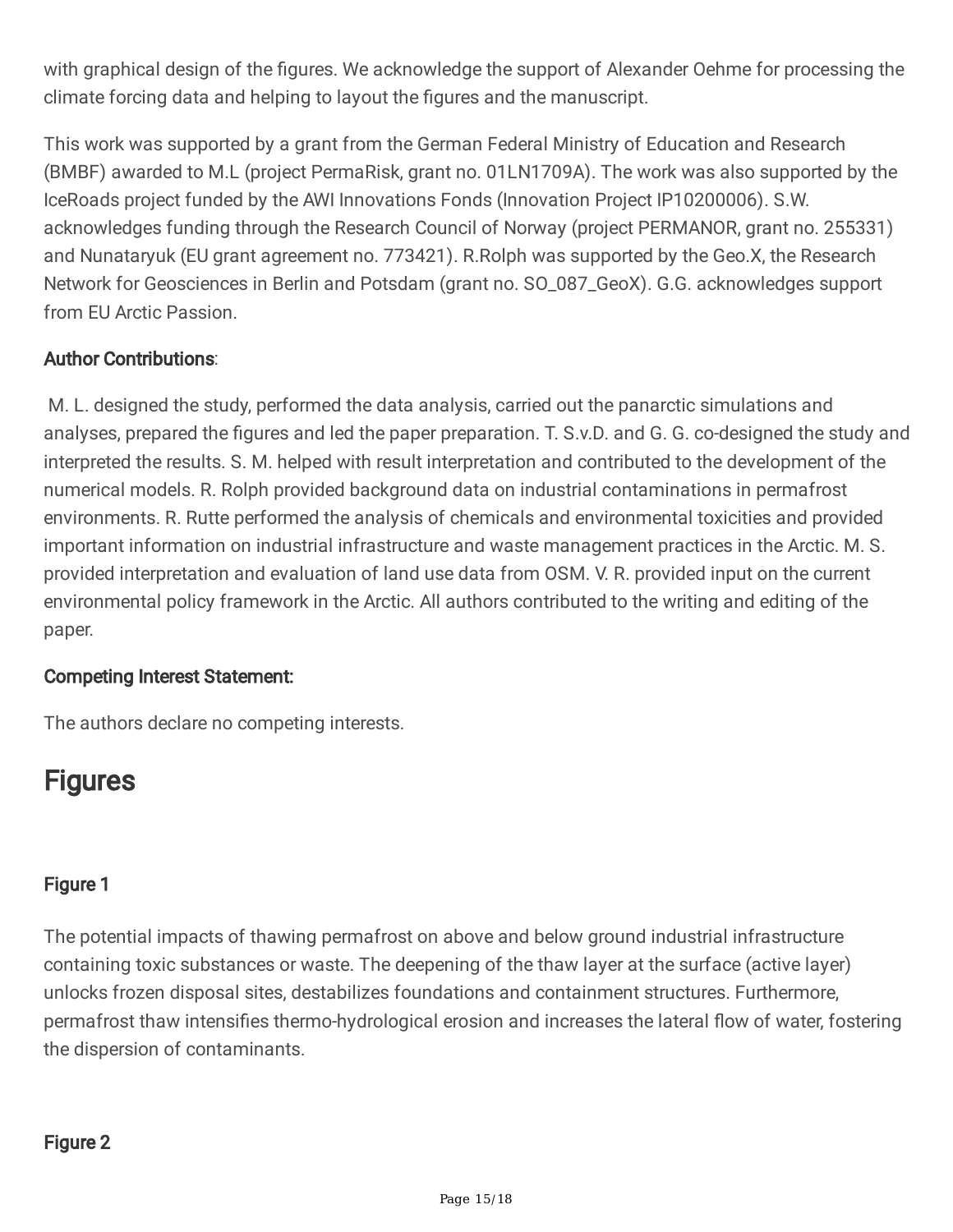The occurrence of data labels indicating industrial facilities that are potentially associated with toxic substances within modeled zones of continuous and discontinuous permafrost (22). Our new database synthesizes data from OpenStreetMap (OSM) and the Nordregio Atlas of population, society and economy in the Arctic from 2019. More than 60% of the mapped industrial facilities are not labeled according to one of the IPCC industrial sector classes, indicating the large uncertainty concerning the presence of toxic substances. Only a small fraction of sites have a clear denomination as an industrial 'Waste' location.

### Figure 3

The distribution of industrial and contaminated sites in Alaska as reported by the Contaminated Sites Program (CSP) of the Department of Environmental Conservation. The labels "Not cleaned up" and "Cleanup complete" refer to the information whether hazardous substances remained in the environment or were removed. The inset figure shows the number of contaminations according to the first date of registration within the CSP together with quantities of crude oil production on the North Slope as provided by the U.S. Energy Information Administration (EIA).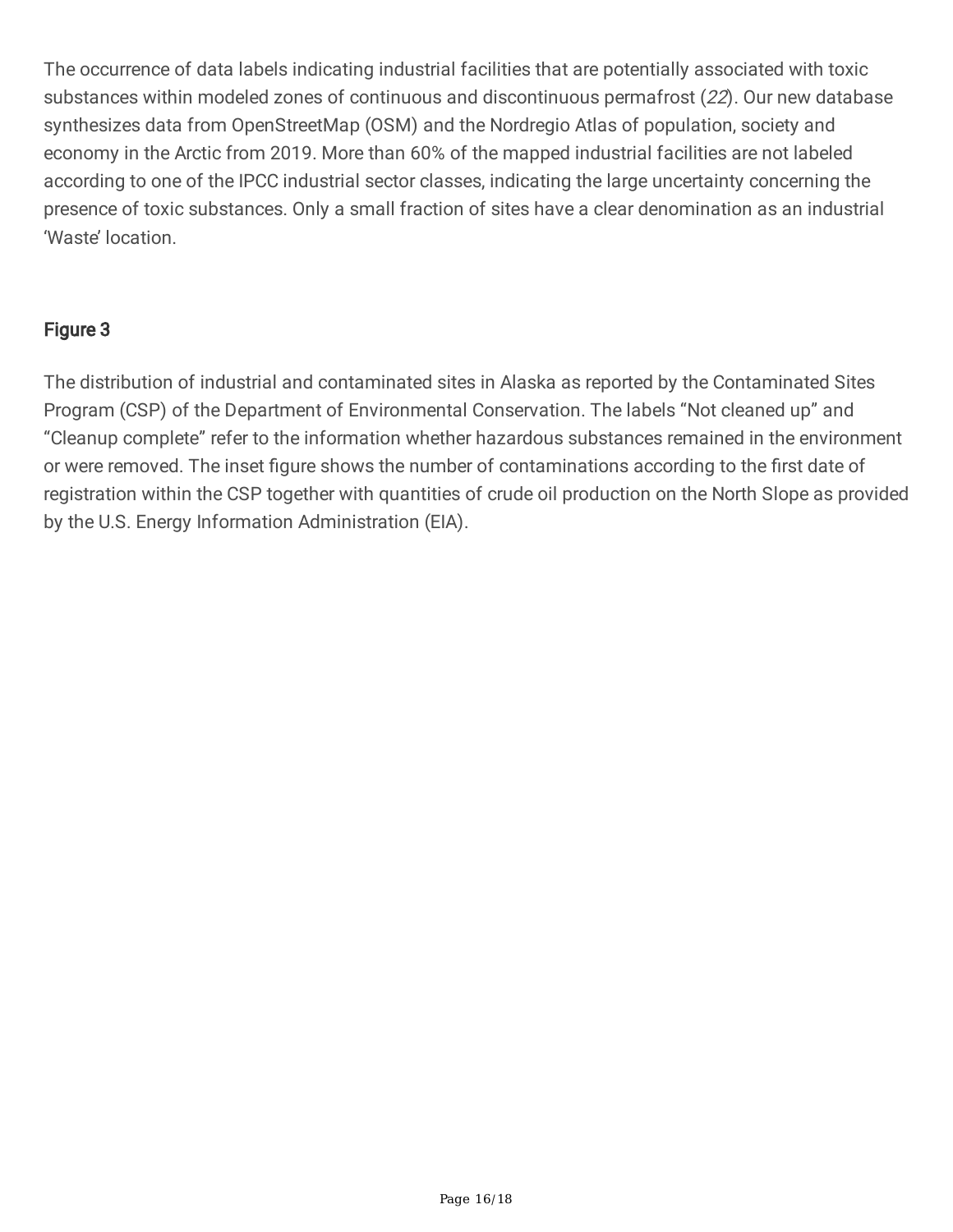

### Figure 4

Most frequently occurring toxic substances at contaminated sites in permafrost in Alaska as reported by the Contaminated Sites Program (CSP). The occurrence is further differentiated according to the industrial sectors Industrial Processes and Product Use (IPPU), Energy, Military, and Waste. Toxic substances from Agriculture, Forestry, and Other Land Use (AFOLU) occur in negligible numbers. Substances are ranked relatively according to their toxicity, which was assessed using the median lethal concentration for fish (LC<sub>50</sub>-fish) after 96 hours (see also SI Appendix, Fig. S2 and Tab. S2).